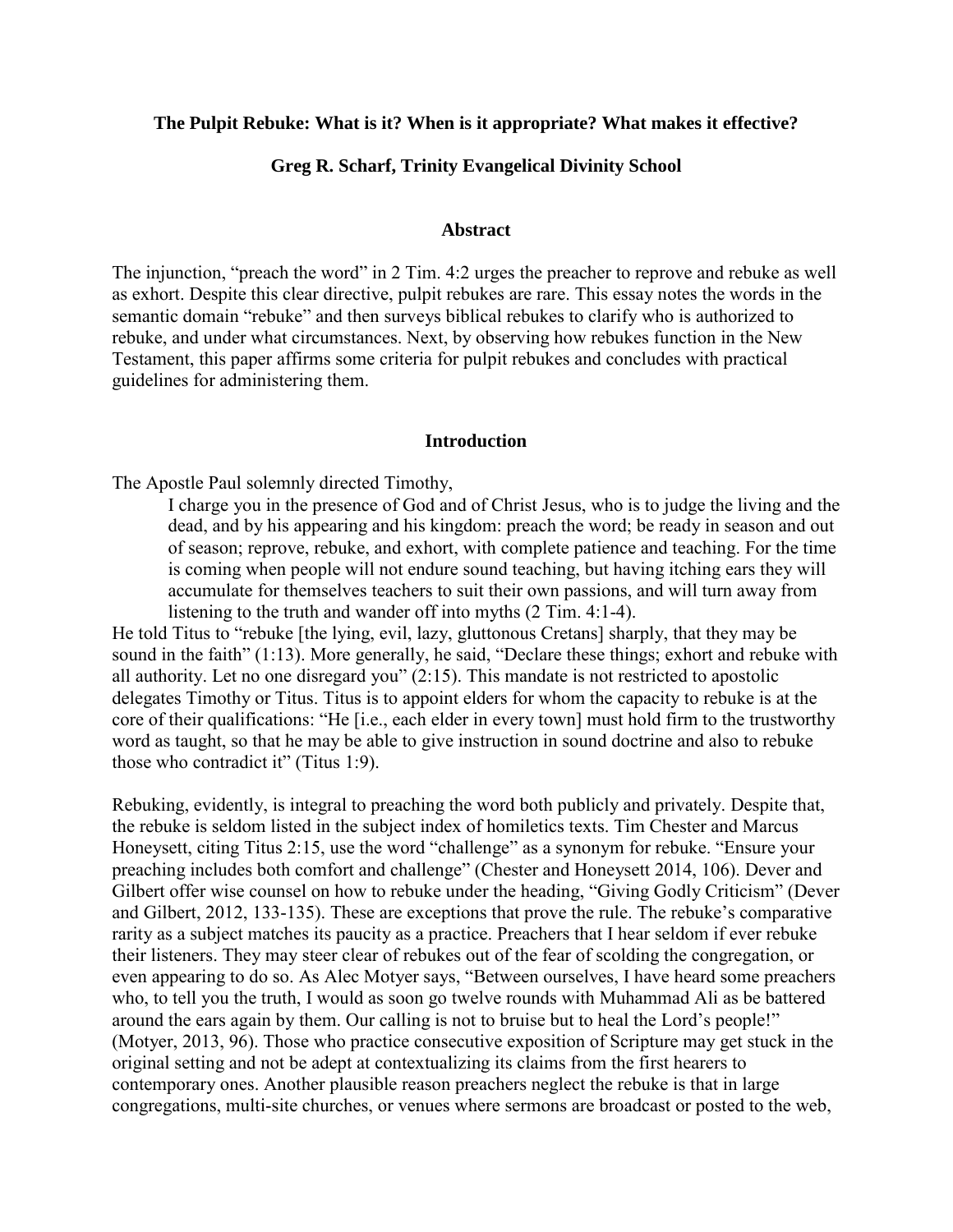the preacher may not know the congregation well enough to rebuke them or reckon that the listeners do not know him (or her) well enough to receive the rebuke. Moreover, rebukes may have been supplanted by generalized cultural critiques of the kind so masterfully offered by Billy Graham whose influence as a model is incalculable. Whatever the root of this sin of omission, preachers who seldom faithfully apply an apt rebuke need to explore ways to realign their practice with the apostolic mandates. A valid starting point in that reformation is a working definition of the rebuke, one that helps us survey the biblical data. From there, we may usefully note biblical examples of rebukes. Finally, we will let this clarified definition of the rebuke and our review of Scripture suggest some biblically defensible criteria for the pulpit rebuke and move us to a renewed commitment to practice it in ways that are both appropriate and effective.

## **What is a rebuke?**

 Not surprisingly, more than one New Testament word underlies the English word "rebuke." Louw and Nida include six words in their semantic domain "rebuke": ἐλέγχω [1. bring to light, expose, set forth, 2. convict, convince, point out 3. reprove, correct; discipline, punish] νουθετέω, [admonish, warn, instruct], ἐπιτιμάω [rebuke, censure, warn], ἐπιπλήσσω [strike at, reprove, rebuke], ἐμβριμάομαι [scold, censure, warn sternly], and ὀνειδίζω [to reproach, revile, heap insults upon, or to reproach justifiably] (Louw and Nida 1988, 1989, 436-437; definitions from BDAG via BibleWorks). Forms of two of these words, ἐλέγχω and ἐπιτιμάω, occur in 2 Tim 4:2 cited above, the former appearing also in 2 Tim 3:16 where it describes one of four ways Scripture is profitable in equipping the person of God for every good work. Büschel says of ἐλέγχω, "with accusative of person it means '*to show people their sins and summon them to repentance,*' either privately (Matt 18:15) or congregationally (1 Tim 5:20) . . ." (Kittel 1985, 222, emphasis added). What distinguishes the words in this semantic domain is that they address existing sins, not merely potential ones. This is a good working definition of the preached rebuke precisely because it is linked to preaching both contextually and linguistically. What the apostle affirms to be the nature and purpose of Scripture—it reproves or rebukes and corrects—should inform how biblical preachers expound it—to "reprove, rebuke and exhort" in the words of 2 Tim. 4:2. Stated this way, most evangelical preachers would acknowledge both the necessity and appropriateness of the pulpit rebuke. Listeners need rebukes because sin is deceitful, the devil is a liar, and left to themselves people tend to suppress the truth in unrighteousness. As we will see, not all rebukes should be administered from the pulpit, but some should be for reasons which will become clearer when we survey the Old and New Testament phenomena that the text describes with the word "rebuke." That survey will enable us to develop a more complete definition and point to best practices by drawing attention to who does the rebuking and who deserves to receive it.

### **A Preliminary Survey of biblical rebukes**

In this section, all the verses where the word "rebuke" occurs in the ESV are quoted in full so that Scripture can speak for itself and readers can experience the impact of these utterances without having to look up the passages cited. Initial underlined side headings capture the conclusions drawn from the texts cited while words in italics describe how individual verses lead to those conclusions.

#### The LORD God himself rebukes.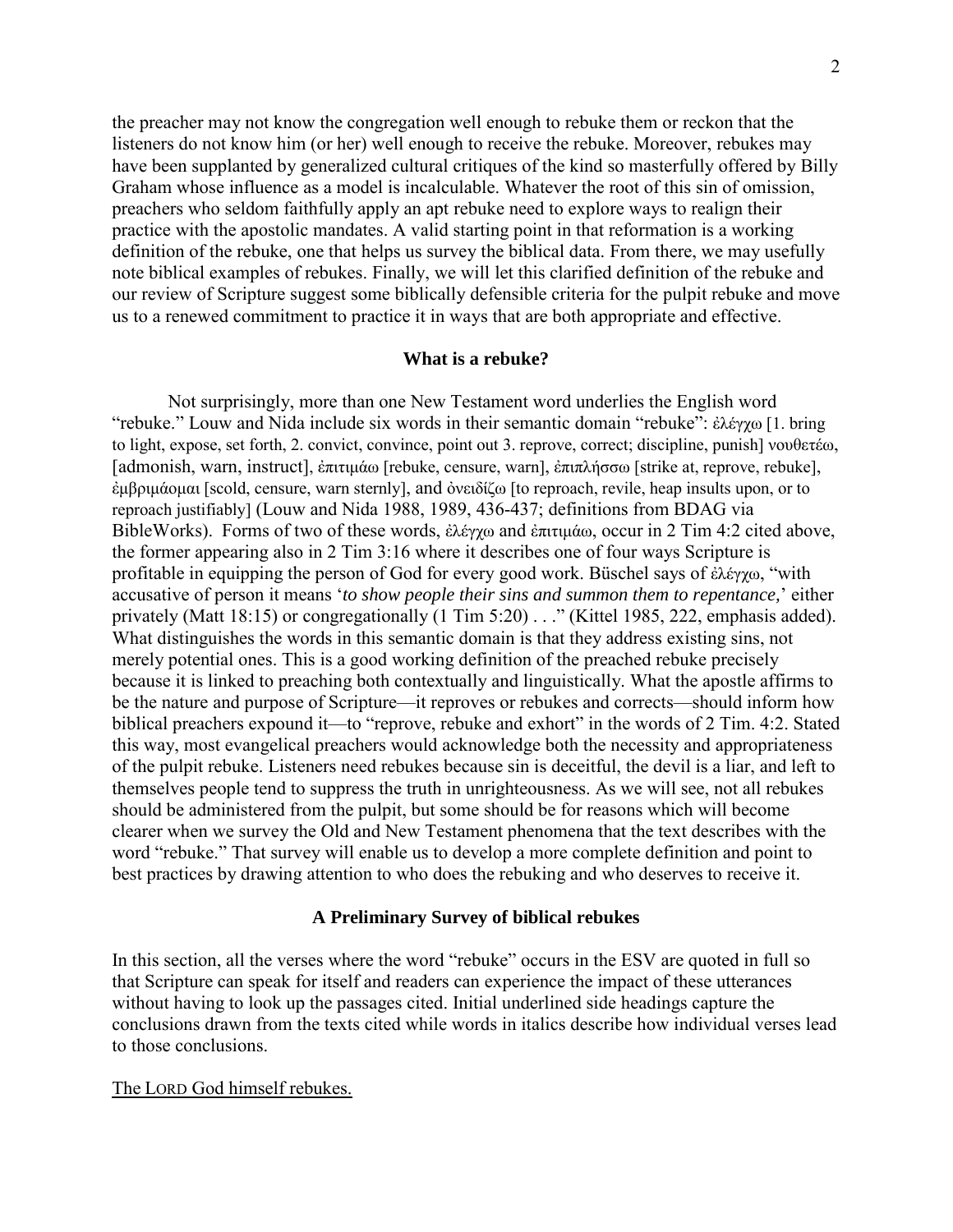*The LORD rebukes Satan.* In a vision, Zechariah sees Joshua the high priest standing before the angel of the LORD, "and Satan standing at his right hand to accuse him. And the LORD said to Satan, 'The LORD rebuke you, O Satan! The LORD who has chosen Jerusalem rebuke you! Is not this a brand plucked from the fire?'" (Zechariah 3:1-2) "But when the archangel Michael, contending with the devil, was disputing about the body of Moses, he did not presume to pronounce a blasphemous judgment, but said, 'The LORD rebuke you'" (Jude 1:9).

*The LORD is said to rebuke nature*, a figure of speech that conveys his authority over all creation. "Then the channels of the sea were seen; the foundations of the world were laid bare, at the rebuke of the LORD, at the blast of the breath of his nostrils" (2 Samuel 22:16). "The pillars of heaven tremble and are astounded at his rebuke" (Job 26:11). "Then the channels of the sea were seen, and the foundations of the world were laid bare at your rebuke, O LORD, at the blast of the breath of your nostrils" (Psalm 18:15). "He set the earth on its foundations, so that it should never be moved. You covered it with the deep as with a garment; the waters stood above the mountains. At your rebuke they fled; at the sound of your thunder they took to flight" (Psalm 104:5-7). "He rebukes the sea and makes it dry; he dries up all the rivers; Bashan and Carmel wither; the bloom of Lebanon withers" (Nahum 1:4).

*Sometimes these rebukes are integral to God saving his people.* "He rebuked the Red Sea, and it became dry, and he led them through the deep as through a desert" (Psalm 106:9). God wants his people to know that he can save. "Why, when I came, was there no man; why, when I called, was there no one to answer? Is my hand shortened, that it cannot redeem? Or have I no power to deliver? Behold, by my rebuke I dry up the sea, I make the rivers a desert; their fish stink for lack of water and die of thirst" (Isaiah 50:2). *Sometimes God's rebukes of nature are pure mercy toward his covenant people.* "I will rebuke the devourer for you, so that it will not destroy the fruits of your soil, and your vine in the field shall not fail to bear, says the LORD of hosts" (Malachi 3:11).

*God rebukes the nations.* Speaking to God, the psalmist writes, "You have rebuked the nations; you have made the wicked perish; you have blotted out their name forever and ever" (Psalm 9:5). Sometimes the nations are personified as beasts. "Rebuke the beasts that dwell among the reeds, the herd of bulls with the calves of the peoples. Trample underfoot those who lust after tribute; scatter the peoples who delight in war" (Psalm 68:30). God is not intimidated by them. "The nations roar like the roaring of many waters, but he will rebuke them, and they will flee far away, chased like chaff on the mountains before the wind and whirling dust before the storm" (Isaiah 17:13).

*Even when rebuking the nations, God's purposes are redemptive.* "He who disciplines the nations, does he not rebuke? He who teaches man knowledge—the Lord knows the thoughts of man, that they are but a breath" (Psalm 94:10). Even his wrath is educational. "Thus says the LORD God: 'Because the Philistines acted revengefully and took vengeance with malice of soul to destroy in never-ending enmity, therefore thus says the LORD God, Behold, I will stretch out my hand against the Philistines, and I will cut off the Cherethites and destroy the rest of the seacoast. I will execute great vengeance on them with wrathful rebukes. Then they will know that I am the LORD, when I lay my vengeance upon them" (Ezekiel 25:15-17). He often rebukes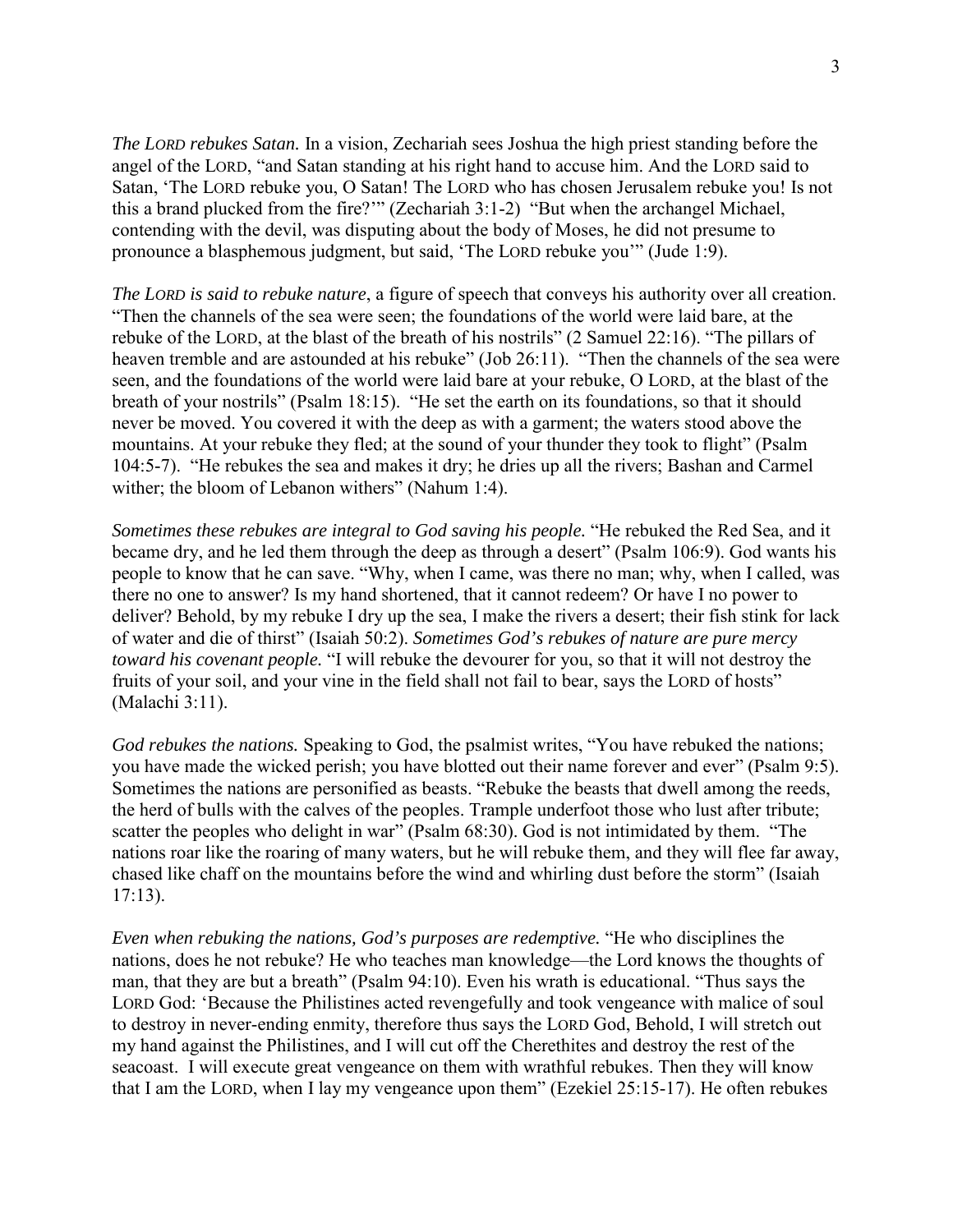the nations for the sake of his people. "When they were few in number, of little account, and sojourners in it, wandering from nation to nation from one kingdom to another people, he allowed no one to oppress them; he rebuked kings on their account, saying 'Touch not my anointed ones, do my prophets no harm!'" (Psalm 105:14) Sometimes it works the other way around: he rebukes his people as a way of making them an object lesson for the nations. "You shall be a reproach and a taunt, a warning and a horror, to the nations all around you, when I execute judgments on you in anger and fury, and with furious rebukes—I am the LORD; I have spoken" (Ezekiel 5:15).

*He also rebukes his own wayward covenant people.* "Not for your sacrifices do I rebuke you; your burnt offerings are continually before me". . . "These things you have done, and I have been silent; you thought that I was one like yourself. But now I rebuke you and lay the charge before you" (Psalm 50:8, 21). These rebukes too are redemptive. Consider Isaiah 51:20-22. "Your sons have fainted; they lie at the head of every street like an antelope in a net; they are full of the wrath of the LORD, the rebuke of your God. Therefore hear this, you who are afflicted, who are drunk, but not with wine: Thus says your Lord, the LORD your God who pleads the cause of his people: 'Behold, I have taken from your hand the cup of staggering; the bowl of my wrath you shall drink no more; and I will put it into the hand of your tormenters, who have said to you, "Bow down, that we may pass over"; and you have made your back like the ground and like the street for them to pass over.'" "This is like the days of Noah to me: as I swore that the waters of Noah should no more go over the earth, so I have sworn that I will not be angry with you, and will not rebuke you" (Isaiah 54:9).

*God rebukes in words, and in actions.* God is understood to be the source of rebukes mentioned passively or not directly attributed to another cause. "Thus says Hezekiah, This day is a day of distress, of rebuke, and of disgrace; children have come to the point of birth, and there is no strength to bring them forth. It may be that the LORD your God heard all the words of the Rabshakeh whom his master the king of Assyria has sent to mock the living God, and will rebuke the words that the LORD our God has heard; therefore lift up your prayer for the remnant that is left" (2 Kings 19:3-4. Cf., Is. 37:3-4). "If the God of my father, the God of Abraham and the Fear of Isaac, had not been on my side, surely now you would have sent me away emptyhanded. God saw my affliction and the labor of my hands and rebuked you last night" (Genesis 31:42). "David went out to meet [the men of Benjamin and Judah] and said to them, "If you have come to me in friendship to help me, my heart will be joined to you; but if to betray me to my adversaries, although there is no wrong in my hands, then may the God of our fathers see and rebuke you" (1 Chronicles 12:17). [The LORD our God] "allowed no one to oppress them; he rebuked kings on their account" (1 Chronicles 16:21).

*Job counted on the LORD's rebuke.* "He will surely rebuke you if in secret you show partiality" (Job 13:10). To be sure, not all difficulties are validly assigned to God. Elihu connects pain and God's rebuke in a way the book of Job ultimately does not affirm. "Man is also rebuked with pain on his bed and with continual strife in his bones" (Job 33:19). Asaph only belatedly realized that his assessment of his inner turmoil was faulty when he said, "For all the day long I have been stricken and rebuked every morning" (Psalm 73:14). Those who grasp that the LORD is rebuking them often plead with him to stay his hand. "O LORD, rebuke me not in your anger, nor discipline me in your wrath" (Psalm 6:1). "O LORD, rebuke me not in your anger, nor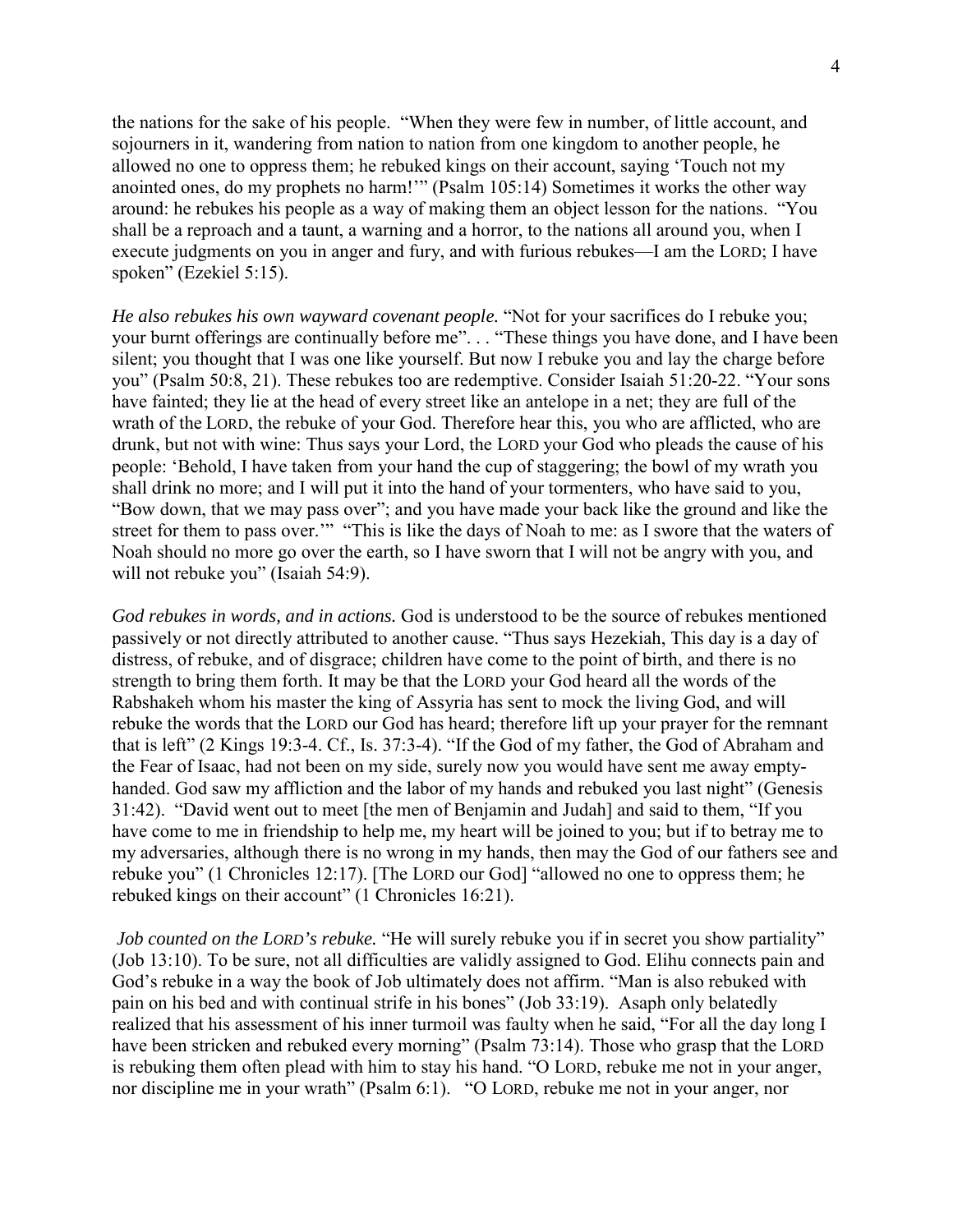discipline me in your wrath!" (Psalm 38:1). There, by poetic parallelism, we learn that rebuke and discipline are closely related; God's strokes are for our good. We see the same idea in Psalm 39. "When you discipline a man with rebukes for sin, you consume like a moth what is dear to him; surely all mankind is a mere breath!" (Psalm 39:11)

*God rebukes individuals for their sins including tampering with, mishandling, or disregarding his word.* "Every word of God proves true; he is a shield to those who take refuge in him. Do not add to his words, lest he rebuke you and you be found a liar" (Proverbs 30:5-6). To the priests who were charged with speaking for him but failed to do so he said, "Behold, I will rebuke your offspring, and spread dung on your faces, the dung of your offerings, and you shall be taken away with it" (Malachi 2:3). "You rebuke the insolent, accursed ones, who wander from your commandments" (Psalm 119:21). He could use unconventional means when necessary. "[B]ut [Balaam] was rebuked for his own transgression; a speechless donkey spoke with human voice and restrained the prophet's madness" (2 Peter 2:16).

*Ultimately, God's rebukes redound to his glory.* "Glorious are you, more majestic than the mountains of prey. The stouthearted were stripped of their spoil; they sank into sleep; all the men of war were unable to use their hands. At your rebuke, O God of Jacob, both rider and horse lay stunned" (Psalm 76:6). The same idea is conveyed by Psalm 80:16 when read in its wider context. "They have burned it with fire; they have cut it down; may they perish at the rebuke of your face!" Notice also Isaiah 66:15-16 that speaks of the final judgment which is as broad as God's authority. "For behold, the LORD will come in fire, and his chariots like the whirlwind, to render his anger in fury, and his rebuke with flames of fire. For by fire will the LORD enter into judgment, and by his sword, with all flesh; and those slain by the Lord shall be many."

## The Lord Jesus rebukes nature, demons, and people.

Like his Father, *Jesus sometimes rebukes nature.* "And he said to [his disciples], 'Why are you afraid, O you of little faith?' Then he rose and rebuked the winds and the sea, and there was a great calm" (Matthew 8:26). See parallels in Mark 4:39 and Luke 8:24. "And they went and woke him, saying, 'Master, Master, we are perishing!' And he awoke and rebuked the wind and the raging waves, and they ceased, and there was a calm." Luke 4:39 adds another example. "And he stood over her and rebuked the fever, and it left her, and immediately she rose and began to serve them."

*Jesus rebuked demons*, sometimes even forbidding them to speak the truth about his identity. "And Jesus rebuked the demon, and it came out of him, and the boy was healed instantly" (Matthew 17:18). "But Jesus rebuked him, saying, 'Be silent, and come out of him!'" (Mark 1:25). "And when Jesus saw that a crowd came running together, he rebuked the unclean spirit, saying to it, 'You mute and deaf spirit, I command you, come out of him and never enter him again'" (Mark 9:25). (See also Luke 4:35, 41.) "And demons also came out of many, crying, 'You are the Son of God!' But he rebuked them and would not allow them to speak, because they knew that he was the Christ" (Luke 4:41). See also Luke 9:42: "While he was coming, the demon threw him to the ground and convulsed him. But Jesus rebuked the unclean spirit and healed the boy, and gave him back to his father."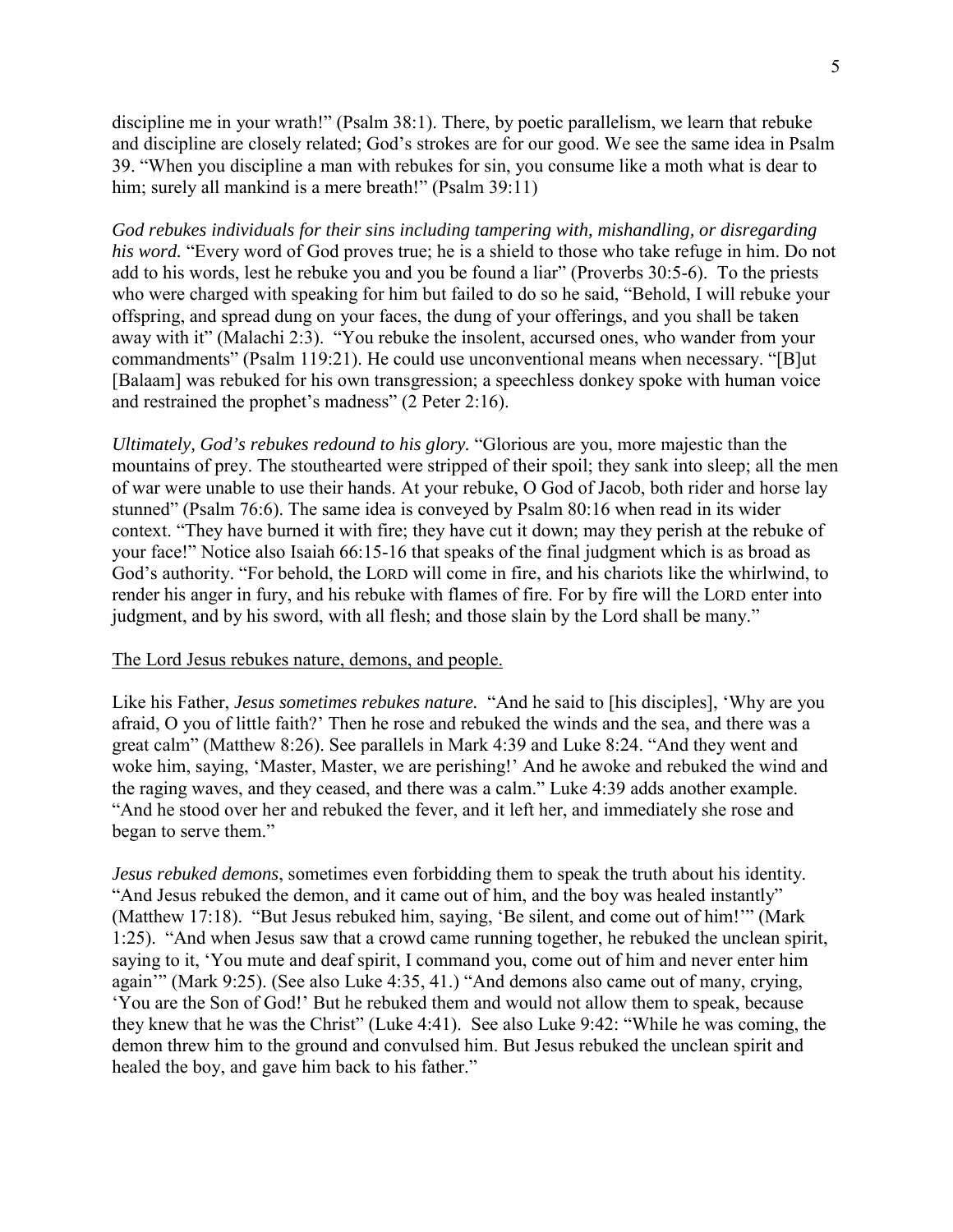*Jesus rebuked James and John for wanting to call down fire on a Samaritan village whose residents did not receive him because his face was set toward Jerusalem* (Luke 9:55). On the other hand, he declined to rebuke his disciples for praising him as the coming King who comes in the name of the Lord. "And some of the Pharisees in the crowd said to him, 'Teacher, rebuke your disciples.' He answered, 'I tell you, if these were silent, the very stones would cry out'" (Luke 19:39-40).

People rebuke each other, sometimes appropriately, sometimes not; sometimes privately, sometimes publicly.

Jacob rebuked Joseph as recorded in Genesis 37:10. "But when he told it to his father and to his brothers, his father rebuked him and said to him, 'What is this dream that you have dreamed? Shall I and your mother and your brothers indeed come to bow ourselves to the ground before you?'" Boaz instructed his laborers *not* to rebuke Ruth for gleaning extra sheaves. "And also pull out some from the bundles for her and leave it for her to glean, and do not rebuke her" (Ruth  $2:16$ ).

God rewards those who issue a deserved rebuke. Proverbs 24:25 says, ". . . but those who rebuke the wicked will have delight, and a good blessing will come upon them."

A withheld rebuke reveals a false prophet's inconsistency. "Now why have you not rebuked Jeremiah of Anathoth who is prophesying to you?" (Jeremiah 29:27)

Matthew 16:22 records how when Jesus announced that he would be rejected and killed, amazingly, Peter rebuked the Lord Jesus. "And Peter took him aside and began to rebuke him, saying, 'Far be it from you, Lord! This shall never happen to you.'" (See also Mark 8:32.) Jesus then rebuked Peter and clarified why he was in the wrong. "But turning and seeing his disciples, he rebuked Peter and said, 'Get behind me, Satan! For you are not setting your mind on the things of God, but on the things of man'" (Mark 8:33).

On another occasion Jesus' disciples had to be corrected for a misplaced rebuke when children were brought to him. "Then children were brought to him that he might lay his hands on them and pray. The disciples rebuked the people, but Jesus said, 'Let the little children come to me and do not hinder them, for to such belongs the kingdom of God'" (Matthew 19:13). See also Luke 18:15.

Two blind men who cried out to Jesus for help were rebuked by a crowd. "The crowd rebuked them, telling them to be silent, but they cried out all the more, 'Lord, have mercy on us, Son of David!"" Jesus heard their cry and healed them (Matthew 20:31). Mark 10:48 and Luke 18:39 are parallels.

Jesus actually commands his disciples to rebuke one another in Luke 17:3. "Pay attention to yourselves! If your brother sins, rebuke him, and if he repents, forgive him,"

One dying thief rebuked another: "But the other rebuked him, saying, 'Do you not fear God, since you are under the same sentence of condemnation?'" (Luke 23:40).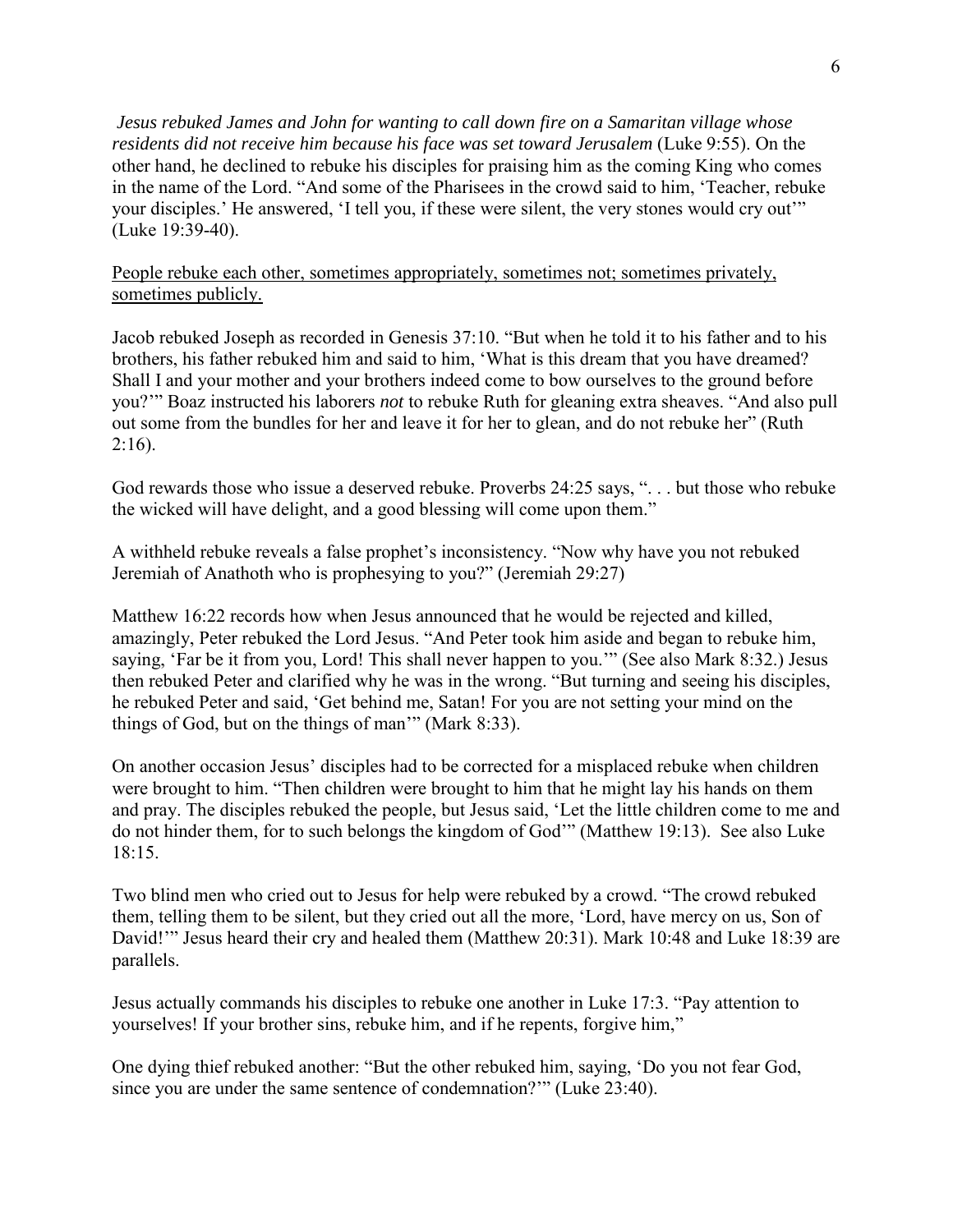When instructing Timothy how to handle the specific case of older men where a rebuke may seem to be called for, he says, "Do not rebuke an older man but encourage him as you would a father" (1 Timothy 5:1). With regard to elders, he writes, "As for those who persist in sin, rebuke them in the presence of all, so that the rest may stand in fear" (1 Timothy 5:20).

2 Timothy 4:2, as we have already seen, provides the impetus for this essay. There Paul clearly links preaching and rebuking. "Preach the word; be ready in season and out of season; reprove, rebuke, and exhort, with complete patience and teaching."

As we have seen, Titus 1:9 includes the rebuke as an essential practice of elders who must be qualified to do it, and places sound instruction alongside it. "He must hold firm to the trustworthy word as taught, so that he may be able to give instruction in sound doctrine and also to rebuke those who contradict it."

Paul instructs Titus with regard to reportedly evil, lying, lazy, gluttonous Cretans, "This testimony is true. Therefore rebuke them sharply, that they may be sound in the faith (Titus 1:13).

Titus 2:15 also links rebuking to authoritative preaching. "Declare these things; exhort and rebuke with all authority. Let no one disregard you."

# Human willingness to speak rebukes and receive them varies. It is the essence of wisdom to receive valid rebukes.

Psalm 38:13-14 adds an interesting twist. "But I am like a deaf man; I do not hear, like a mute man who does not open his mouth. I have become like a man who does not hear, and in whose mouth are no rebukes." God's rebuke fell heavily on the psalmist and reduced him to silence, to the muteness of the deaf. The rebukes in the last line of this couplet may convey the idea of rejoinders, self-vindicating responses to the human enemies who take advantage of David's vulnerability, smarting as he is under God's rebuke. David's turn to God as his only refuge from God's rebuke is a way of breaking his silence and is an instructive example for God's people.

 The wise receive rebukes from the upright and see their life-giving intent. "Let a righteous man strike me—it is a kindness; let him rebuke me—it is oil for my head; let my head not refuse it" (Psalm 141:5a). The proverbs and Ecclesiastes set forth contrasts related to rebukes. Together they offer wisdom concerning giving and receiving rebukes. "A wise son hears his father's instruction, but a scoffer does not listen to rebuke" (Proverbs 13:1).

"A rebuke goes deeper into a man of understanding than a hundred blows into a fool" (Proverbs 17:10). "Better is open rebuke than hidden love" (Proverbs 27:5).

"Whoever rebukes a man will afterward find more favor than he who flatters with his tongue" (Proverbs 28:23). "It is better for a man to hear the rebuke of the wise than to hear the song of fools" (Ecclesiastes 7:5).

# **Summary of the data so far**

A few warranted conclusions emerge from this preliminary survey of the lexical data. God is free to rebuke anything or anyone in his creation. He does so for the glory of his name and the good of his people and no one can find fault with his words or works of rebuke. Jesus, God's unique Son, shares these prerogatives. The rest of us, God's other, imperfect image-bearers including those called to speak on God's behalf as preachers, must sometimes rebuke fellow humans even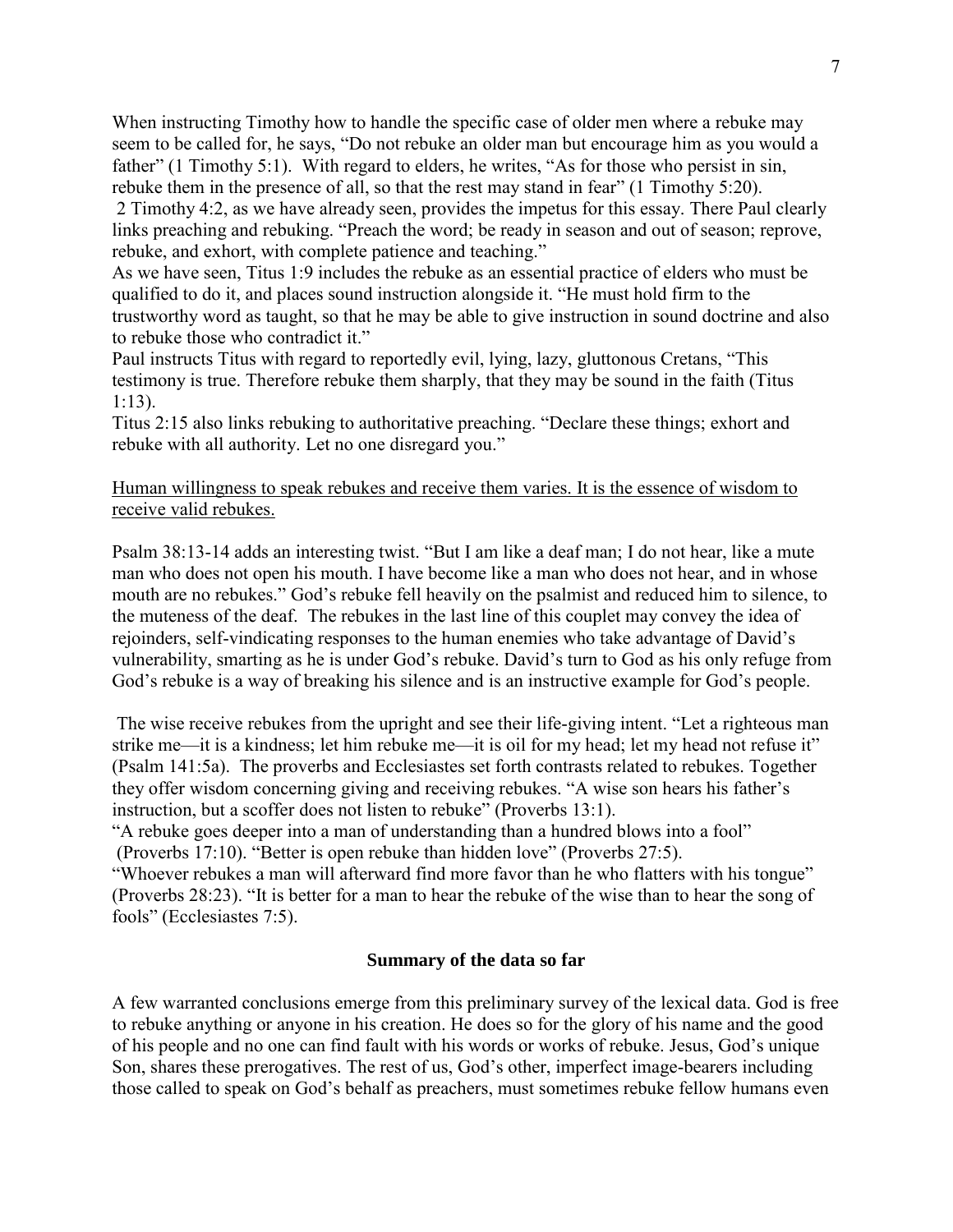publicly when to do so reflects God's love, mind, and will and guards or affirms his truth, holiness, and glory. Not all human-to-human rebukes are justified, and some that are deserved are ill timed or are delivered imperfectly.

### **Affirmations concerning rebukes rooted in a closer look at the practice in Scripture**

Clearly, there are rebukes in Scripture that are not labeled as such, so our survey of the data must now extend to include some of those. The natural question that we now pursue is how we who speak for God in the congregation can rebuke others in ways that are not only obedient to our calling as preachers, but also justified, appropriate, and fruitful. To answer that question, we offer the following assertions with scriptural examples to support them. In what follows, I assume that the examples provided by the Lord Jesus and apostles, unless their respective roles plainly state or imply otherwise, are included in the canon at least in part because they are exemplary. I also assume that dictates given by the biblical writers to Timothy, Titus, and others are directly applicable to us. When referring to examples from the epistles, I agree with James W. Thompson who, following Ricoeur, argues that Paul's epistles may validly be treated as "a legitimate model for our own preaching" (Thompson 2001, 16). Even though we do not replicate the precise cultural forms the ministry of the word took in the first century, what is true of biblically recorded rebukes—both public and private—needs to inform our contemporary practice.

#### Rebukes are to be an expression of love.

This truism is grounded in the very nature of God. "My son, do not despise the Lord's discipline or be weary of his reproof, for the Lord reproves him whom he loves as a father the son in whom he delights" (Prov. 3:11). Ephesians 5:1-21 reaffirms this by both precept and example. Beginning with the exhortation to "be imitators of God," Paul exhorts his listeners to walk in love, following Christ's example. He then spells out several ethical accompaniments of love and their opposites. These ungodly traits and practices he says are to be *exposed*. "Take no part in the unfruitful works of darkness, but instead expose them" (5:11). Exposing sin is the work of the rebuke. Paul goes on to practice what he preaches, calling attention to the debauchery of drunkenness and enjoining its alternative, being filled with the Holy Spirit (5:15-21). He explains in 2 Cor. 2:4 that the painful letter he had to write earlier was written "out of much affliction and anguish of heart and with many tears, not to cause you pain but to let you know the abundant love that I have for you." Nor did he want his letters to frighten his listeners (2 Cor. 10:9).

## Rebukes, broadly speaking, address two kinds of waywardness: faulty beliefs and unacceptable behavior.

There are multiple strategies for rooting them out, as we will see, but there is value at the outset in noting that zeal of God's glory and love for his people move apostolic and pastoral leaders to address both maladies because they are often intertwined. For instance, in 1 Tim. 6:2c-5 Paul instructs Timothy,

Teach and urge these things. If anyone teaches a different doctrine and does not agree with the sound words of our Lord Jesus Christ and the teaching that accords with godliness, he is puffed up with conceit and understands nothing. He has an unhealthy craving for controversy and for quarrels about words, which produce envy, dissension,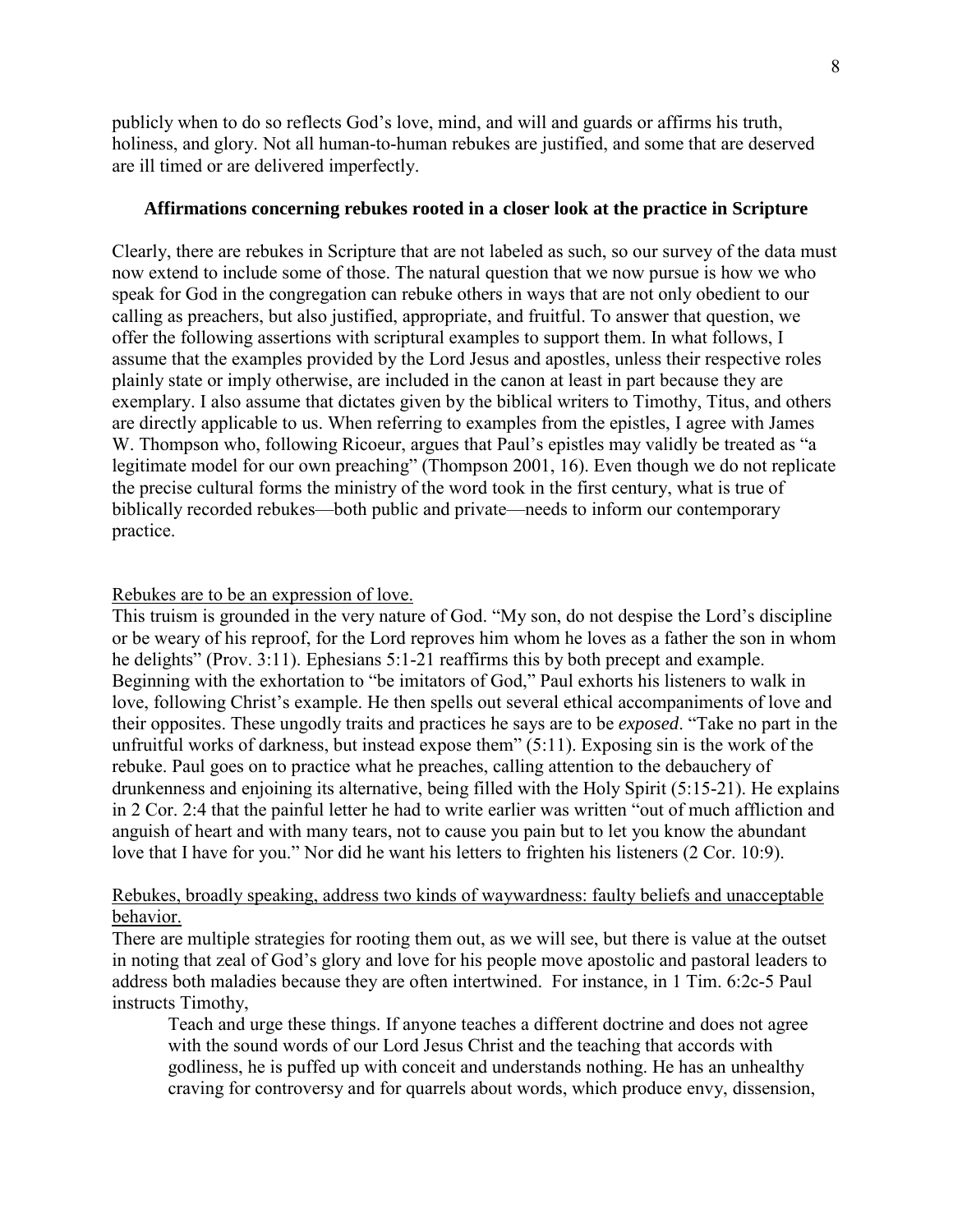slander, evil suspicions, and constant friction among people who are depraved in mind and deprived of the truth, imagining that godliness is a means of gain.

Paul instructs Timothy to address heresy and to patently unbiblical behavior, because both are contrary to the truth as it is in Jesus and therefore are harmful not merely to the individuals who believe the false doctrine or live in ways they could not have learned from Christ (Eph. 4:17-20), but also, when allowed to continue, they injure the church, the Body of Christ. When such rebukes are administered publicly, they function not merely to turn some from these sins, but also to help others to avoid them in the first place.

#### Rebukes are not the only kind of corrective speech in the Bible.

This is where the range of words used and variety of biblical examples help us nuance our preliminary observations. For instance, Paul says, "I *appeal* to you brothers, by the name of our Lord Jesus Christ that all of you agree, and that there be no divisions among you" 1 Cor. 1:10. The sin of divisiveness is met with an appeal for agreement. He confessedly prefers the appeal to the command in his efforts to reconcile Onesimus and Philemon (Philemon 1:8-10). Even in his shame-based culture, Paul could write "I do not write these things to make you ashamed, but to *admonish* you as my beloved children" (1 Cor. 4:14; cf. Acts 20:31). To be sure, he was not unwilling to evoke shame when necessary (1 Cor. 6:5; 15:34). He could also *urge* listeners (1 Cor. 4:16; 16:15; Eph. 4:1; 1 Thess. 4:11), *reason* with them (1 Cor. 10:14-15), *plead* with them, *offer himself as a counter example* of their unacceptable behavior (1 Cor. 10:31-33), *ask searching questions* (1 Cor. 6:5-7; Gal. 3:1-6; 5:7), *express astonishment* (1 Cor. 6:8; Gal. 1:6), *exhort* (1 Cor. 6:18), *charge* (1 Cor. 7:10), *remind* (1 Cor. 15:1). These last two practices are explicitly transferable. He urges Timothy to remind and charge those in his care at Ephesus (2 Tim. 2:14). He could *cajole*, saying "I speak as to children" (2 Cor. 6:13). He could *entreat* by the meekness and gentleness of Christ (2 Cor. 10:1; Gal. 4:12). He could *play the fool* to make others look foolish (2 Cor. 11-12). He expresses fatherly concern that he might have to mourn over unrepentant sin (2 Cor. 12:21), and threatens disciplinary action (13:2), and makes his spiritual children's behavior a matter of prayer (13:7-9). Indeed reporting the content of his prayers at some length was an effective way of communicating the beliefs and behavior he sought to foster (Phil. 1:9-11; Col. 1:9-13). He could *warn* his spiritual children of possible dangers (Phil. 3:2; Col. 2:8, 16, 18-19; 1 Thess. 4:6-8; 2 Thess. 2:3) and made it his stated objective to do so in the context of proclamation (Col. 1:28). Paul does not hesitate to *threaten*  (Gal. 5:1) or even *anathematize* (1 Cor. 16:22; Gal. 1:8-9) when the grievance threatens the essence of the gospel. He expected the Lord to repay the great harm done him by Alexander the coppersmith who opposed the gospel, and whom he apparently deemed beyond reclamation by a rebuke (2 Tim. 4:14). He even used the visual aid of shaking out his garments as he said to those who opposed and reviled him, "Your blood be on your own heads! I am innocent" (Acts 18:6). Characteristically, Paul explains things thoroughly, placing a solid gospel foundation under godly living, and points toward righteous alternatives to the ideas or behaviors he considers to be out of step with the Spirit. *Ephesians* models this strategy well. Often, his words *affirm* his listeners' obedience as a starting point for further obedience (1 Thess, 4:1-2, 10; 2 Thess, 5:11). In his incomplete testimony before the Jerusalem mob as recorded in Acts 21:37—22:21 Paul could even describe himself before his conversion as "being zealous for God as all of you are this day" (22:3). [This is not unlike Stephen's speech in Acts 7 that began with affirming language before becoming more confrontational.] Paul skillfully lets Scripture itself indirectly rebuke his listeners by quoting Is. 6:9-10 in Acts 28:26-27. He affirms that in Isaiah's words the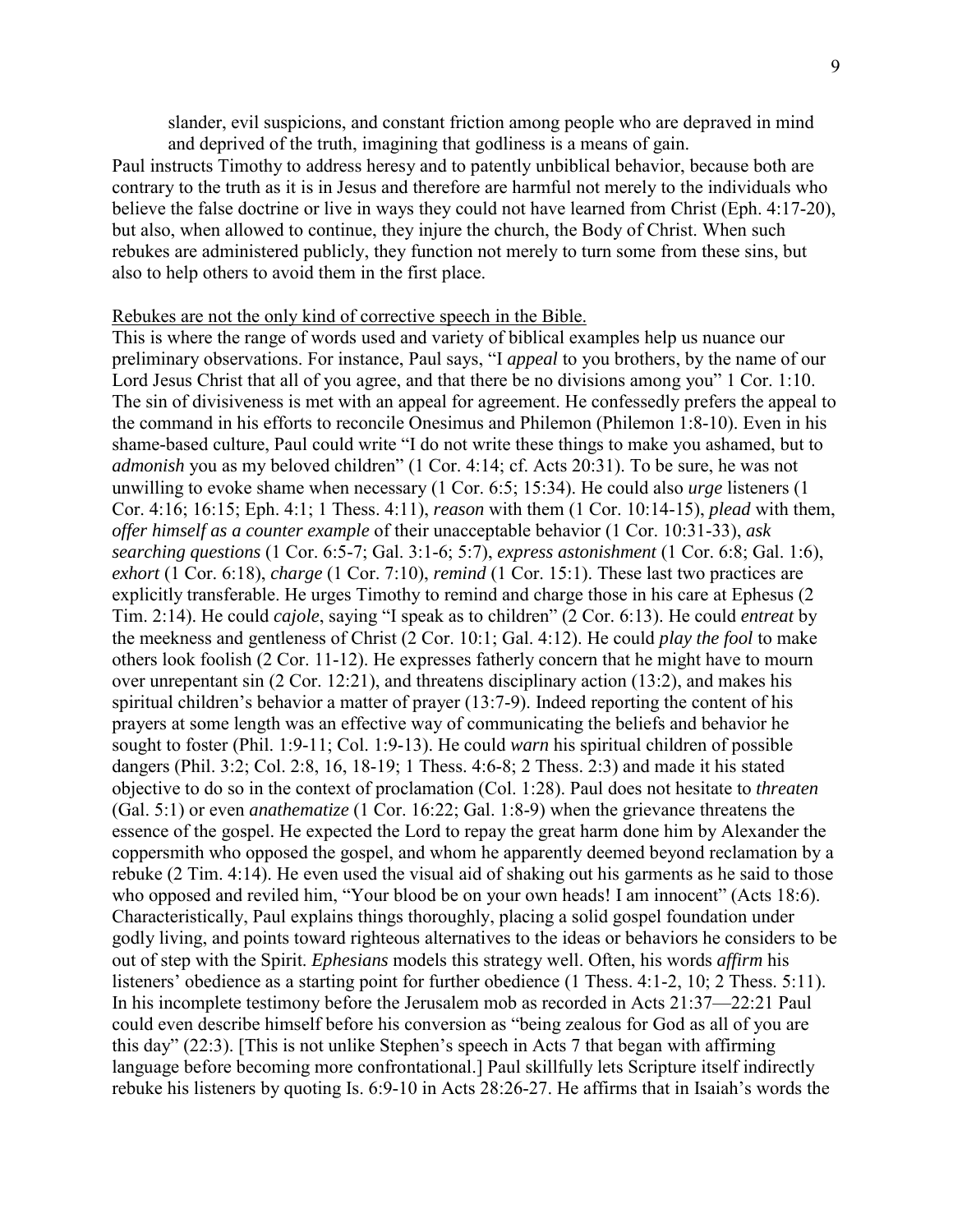Holy Spirit is speaking directly to his listeners' fathers whose unwillingness to hear God's word freed Paul to turn to the Gentiles. In effect, Paul is inviting his listeners to consider whether these words also describe them. So, Paul clearly had a range of tools in his toolbox to move beloved friends toward right doctrine and godly living. He used the ones best tailored to the needs of those addressed. He not only used the tools but urged others to use them thoughtfully too. "And we urge you brothers, admonish the idle, encourage the fainthearted, help the weak, be patient with them all" (1 Thess. 5:14).

Rebukes in the New Testament reflect this bias toward gracious speech, but sometimes a sharp rebuke is the most gracious approach. For instance, in the context of correcting faulty ideas about the resurrection, the Apostle Paul does not hesitate to utter as stinging rebuke: "Wake up from your drunken stupor, as is right, and do not go on sinning. For some have no knowledge of God. I say this to your shame" (1 Cor. 15:34). As always, the apostle is alert to the corrosive impact of sin not merely on the stupefied sinner but also upon others who may be watching. Inflicting emotional pain on the one rebuked is justified when it produces the godly grief that leads to repentance (2 Cor. 7:8-13).

James skillfully develops his exhortation to "show no partiality" by means of a hypothetical situation where two worshippers, very differently clothed, are also treated differently. The rhetorical questions that follow the scenario are increasingly direct and address listeners to effect repentance (James 2:1-7). This comparatively soft touch appears elsewhere in his letter. For instance, James 3:10 says "From the same mouth comes blessing and cursing. My brothers, these things ought not to be so." Once again, rhetorical questions follow to drive home the point. The rebuke of worldliness in James 4: 1-10 contains the same elements but is significantly more forceful, calling his listeners "You adulteress people!" The diatribe against the rich in James 5:1- 6 employs vivid images to dramatize the seriousness of the offense and the wholeheartedness of the repentance it calls for.

Perhaps the most fruitful rebukes in the New Testament come from the mouth of Peter. Twice in the Pentecost sermon Peter unambiguously lays blame for Jesus' crucifixion squarely at the feet of his listeners, even though in one of the two instances he says they did it "through the hands of lawless men" (Acts 2:23, 36). His hearers were cut to the heart and asked what they could do. Peter invited them to repent and be baptized and three thousand did so. Peter's words in Acts 3:13-15, 19 similarly blame those present for killing the Author of life and offer them the forgiveness that comes with repentance. Those who repented on that occasion brought the total to some five thousand men (Acts 4:4). When on trial for the healing recorded in Acts 3, Peter levels the same charges of rejecting and crucifying Jesus (Acts 4:10-11). The same pattern reappears in Acts 5:30-31. (Stephen, who begins his recitation of Israel's history in a conciliatory way, addressing his listeners as "brothers and fathers," ends much as Peter did, holding his hearers accountable for betraying and murdering Jesus [Acts 7:52]. Like Peter he feels free to do so because underlying their actions was a clear rejection of God's mediated word [7:53]).When Ananias and Sapphira conspired to lie to the Holy Spirit, Peter levels his charge at Ananias in the form of questions, followed by a clear rebuke, "You have not lied to man but to God" (Acts 5:3- 4). Sapphira had a similar opportunity to repent and failed the test as spectacularly as did her husband.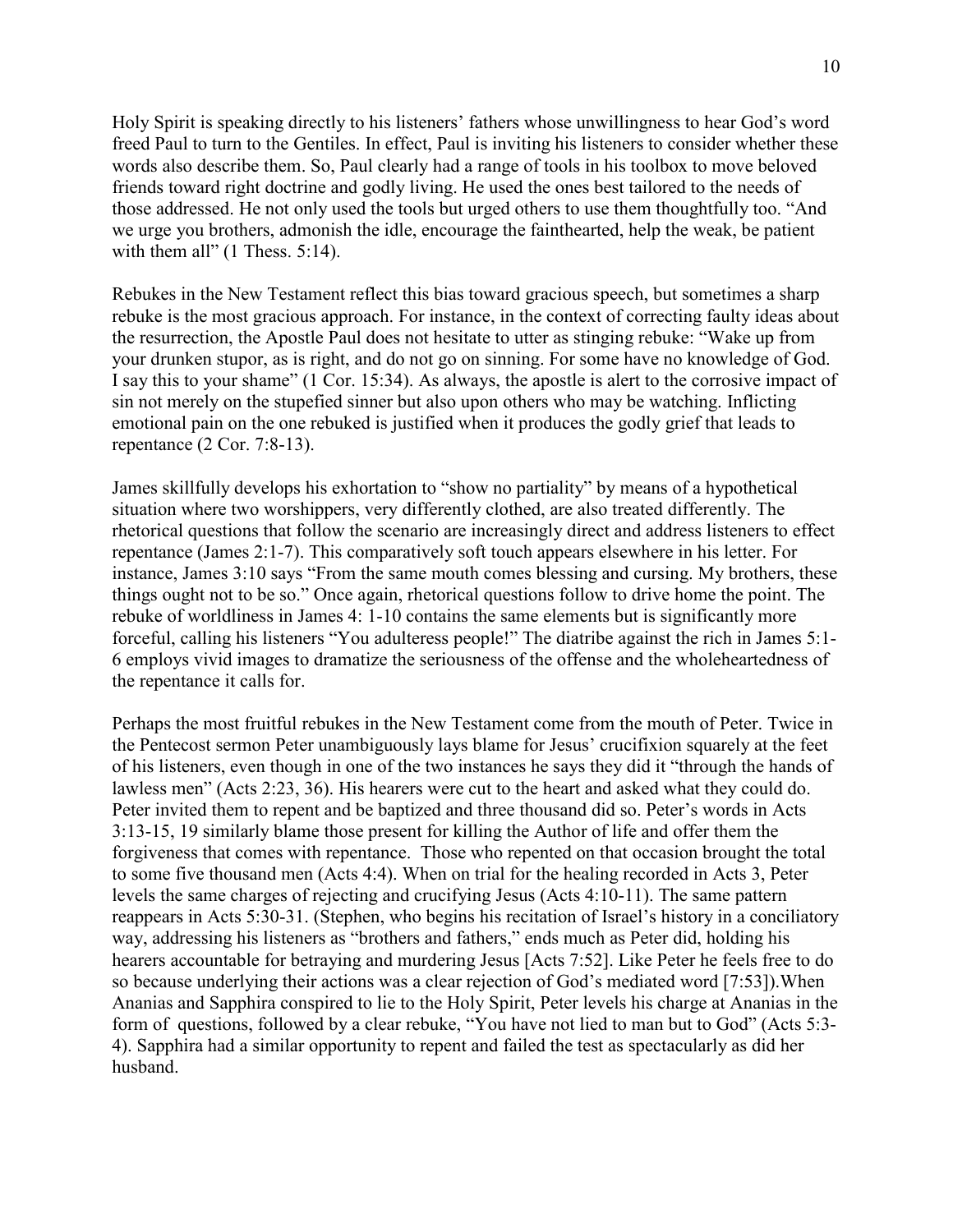Later in the New Testament, when Peter urges wives to submit to their husbands and husbands to live with their wives according to knowledge (1 Peter 3:1-7), it is not clear whether he is supplying positive teaching on marital interactions because he imagines that marriages in Asia Minor fell radically short of the Christian ideal, or if he had received a report that this was a known problem in the churches that needed to be addressed. The same could be said of his exhortation to elders and others in chapter 5. So when we come to his second letter—which I take to be Petrine also—the rebuke of false teachers that occupies the whole of chapter two shows us how Peter feels when he is certain that false teachers will appear (2:2) even if they have not done so yet. His language is vivid and forceful employs multiple biblical examples and allusions, and rich word pictures. He describes false teachers as bold, willful, irrational animals, ignorant blasphemers who revel in their deceptions, insatiable for sin, lovers of gain from wrongdoing, waterless springs, slaves of corruptions, culpably worse off than before conversion, dogs returning to their own vomit, and sows wallowing in the mire. Clearly the dangers to the church that Peter excoriates are both ethical and doctrinal and the two are inseparable. Those he rebukes profess faith but do not demonstrate its fruit. In my judgment, this counts as a pulpit rebuke, public as it is. Like other public rebukes, it has value for those who are not—or are not yet—guilty as charged. They see the seriousness of sin and ideally are moved to avoid it at all costs. Jude alerts his readers to these dangers with similarly rich language. His letter ends with a redemptive entreaty: "And have mercy on those who doubt; save others by snatching them out of the fire; to others show mercy with fear, hating even the garment stained by the flesh" (Jude 1:22-23).

The Apostle John also takes the pre-emptive approach: "My little children, I am writing these things to you so that you may not sin" (1 John 2:1). He writes to those who know the truth (2:20- 21), "about those who are trying to deceive you" (2:26). 3 John 1:9-10 rebukes Diotrephes for his self-advancing stance, for speaking against John, for his unwillingness to acknowledge apostolic authority, and his unwarranted acceptance of the heterodox as opposed to true brothers. The latter he expels from the church for their practice of hospitality. Not only does John detail Diotrephes's shortcomings in this letter, he promises to do so *in person* if and when he has the opportunity. Once again, we see the focused rebuke as providing a wider benefit to the church.

The letters to the churches recorded in Rev. 2-3, coming as they do from the risen and ascended Lord Jesus, provide exemplary rebukes. Jesus declares his motivation: "Those whom I love, I reprove and discipline, so be zealous and repent" (Rev. 3:19). The letters usually begin with some expressed or tacit acknowledgement of the circumstances of the church being addressed. This may be followed by a word of encouragement for faithfulness manifested. In the case of Sardis and Laodicea, Christ professes to know their works which, in the case of Sardis, do not match the church's reputation, and, in the case of Laodicea, are lukewarm. In the letters to Ephesus, Pergamum, and Thyatira, a phrase like "but I have this against you" is followed by a warning of judgment for that sin, and a call to repentance together with a promise to those who persevere and obey. Significantly, in three churches—Pergamum, Thyatira and Sardis—Jesus distinguishes between the faithful and unfaithful who will hear this letter. He goes out of his way not to rebuke the innocent with the guilty, saying "I do not lay on you any other burden" (Rev.  $2:24$ ).

Some rebukes should be administered privately; others publicly.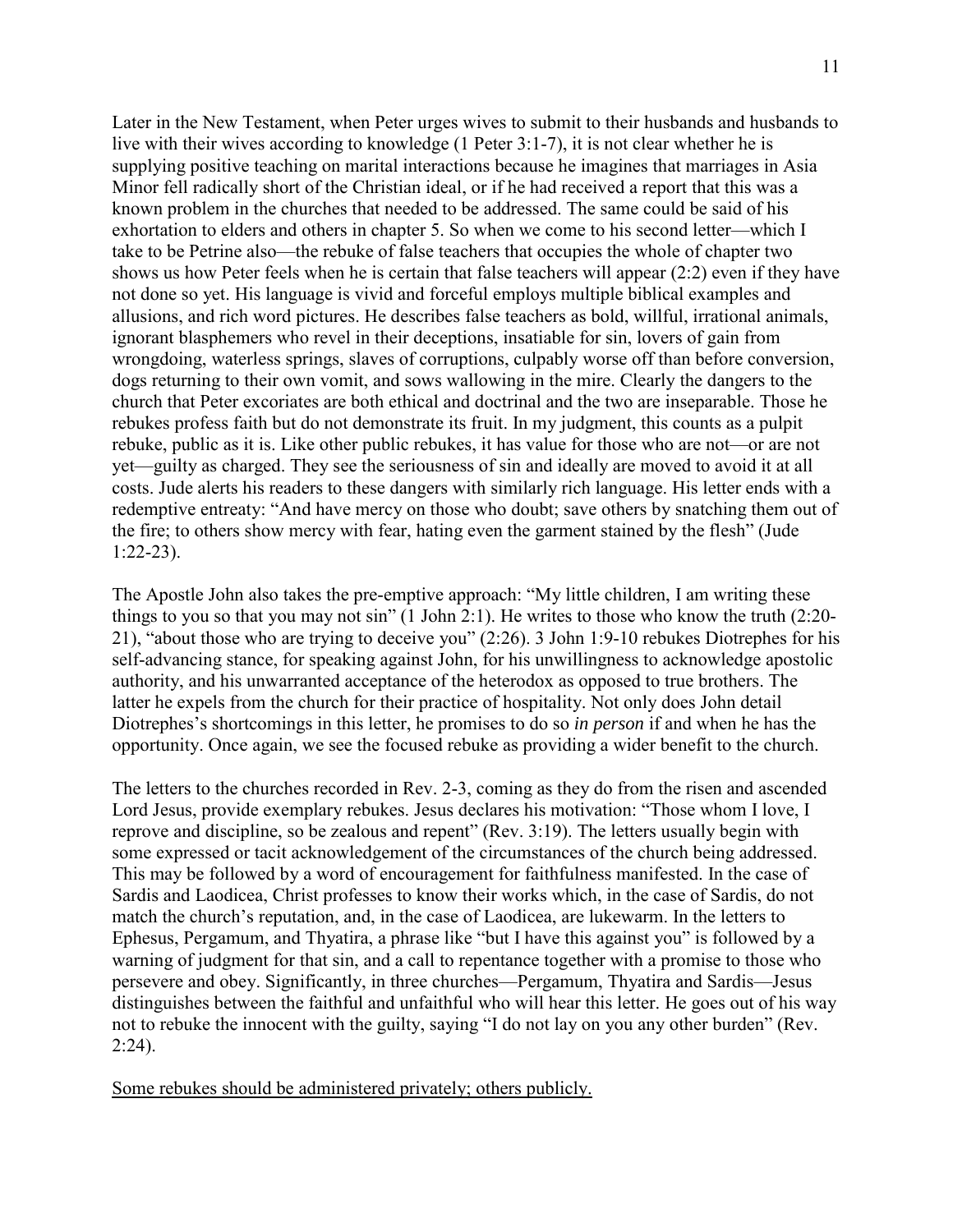According to Matthew 18:15-20, a sinned-against individual should privately bring his or her grievance to the attention of the alleged offender. If the person so accused does not listen to the complaint, one or two others should be enlisted to determine the facts of the matter. Only then, if necessary, does the case go before the church. The text leaves unstated when the alleged sinner is actually rebuked, but the implication seems to be that the whole undertaking is aimed at repentance and restoration. When the apostle Paul entreats members of the Philippian church, Euodia and Syntyche, to agree in the Lord (Phil. 4:2), and enlists his true yokefellow to help them obey the injunction, his implied rebuke of their *dis*agreement could scarcely have been more public. Elders, having met the qualification of being above reproach (Titus 1:6, 7), are to be honored if they rule well, and those elders who labor in the word and teaching are to be accorded double honor. That honor is presumably public. Correspondingly, accusations against them must be substantiated by additional witnesses. Those who are judged to be guilty of sin and persist in it are to be rebuked very publicly so that "the rest may have fear" (1 Tim. 5:17-22). The function of the rebuke thus includes deterrence as well as correction. These rebukes do not seem to be part of the regular ministry of the word, despite the fact that they occur when the whole congregation is present. Although the text is silent concerning precisely how and when these rebukes should be administered, it seems likely that this disciplinary function is separate from the ministry of the word.

The letter to the Galatians is an example of a very public rebuke of an entire congregation who are "so quickly deserting him who called you in the grace of Christ and are turning to a different gospel" (1:6). Paul not only rebukes and seeks to correct the whole church, he reports that he rebuked Peter "to his face" (2:11). He did this "before them all" (2:14). His rebukes are forceful and make the most of rhetorical questions. "If you, though a Jew, live like a Gentile and not like a Jew, how can you force the Gentiles to live like Jews?" (2:14) "O foolish Galatians! Who has bewitched you?" (3:1) See also questions in 1:10, 2:17, 3:2-6, 3:19, 21, 4:15, 16, 21, 30, 5:7, 11 that expose the folly of this opponents' position or advance the logic of Paul's. [This technique reflects the Lord Jesus' use of convicting questions that simultaneously teach the truth (Matt.15:2; 26:40)]. Paul reasons with the Galatians as a father might with a wayward child, and like such a father is aware that his tone in writing may sound too harsh. "I wish I could be present with you now and change my tone, for I am perplexed about you" (Gal. 4:20).

Rebukes are not *aimed at* the world, the culture, or the church in general, but are directed toward those present who are or might be guilty of sin that can be repented of or doctrinal deviations that can be renounced.

To be sure, John the Baptist could level corporate rebukes, calling his unbelieving contemporaries a brood of vipers (Matt. 3:7). He also courageously and repeatedly rebuked the powerful Herod (Matt. 14:14). Both of these recipients, it should be noted, were spoken to as part of the Jewish household of faith. Paul is realistically alert to toxic doctrinal and behavioral environments within and around the church (2 Tim. 3:1-9, 13). Yet, in that case, instead of rebuking the perpetrators, he counsels the godly to avoid them. In a statement apparently intended to clarify who he was rebuking, Paul writes, "For what have I to do with judging outsiders? Is it not those inside the church whom you are to judge? God judges those outside. Purge the evil person from among you" (1 Cor. 5:12-13). Elsewhere, he clearly expresses his antipathy to enemies of the gospel in 1 Thess. 2:14-16, but in Philippians 1:15, he is less agitated when the gospel itself is not compromised but only others' motives for preaching the truth are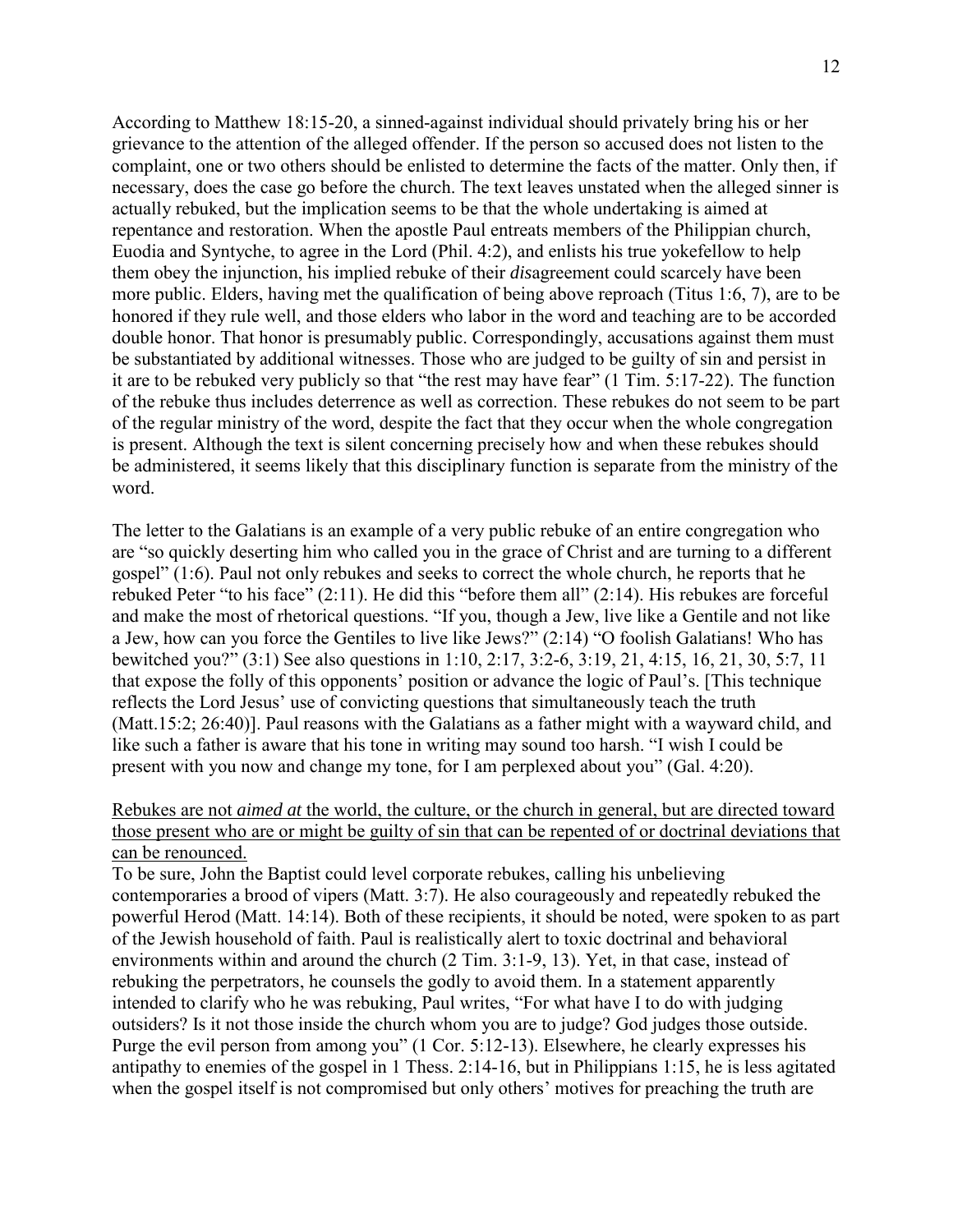questionable. He tells Titus that certain doctrinal deceivers should be silenced (Titus 1:10-11). His prescribed antidote in Crete is the sharp rebuke to be administered by Titus (Titus 1:13). In these and many other cases, the New Testament writers warn the faithful but do not directly rebuke the wayward. Perhaps, this is the apostolic application of Proverbs 9:8-9: "Do not reprove a scoffer or he will hate you; reprove a wise man and he will love you. Give instruction to a wise man, and he will be still wiser; teach a righteous man, and he will increase in learning." Hebrews 5:11-14 is a good example of a general rebuke, applicable to all the hearers of this letter. Here the author says of them that they had become dull of hearing. By this time they should have become teachers but instead need remedial instruction. This was the case despite his listeners' commendable track record of serving the saints (6:10). There are apparently some occasions where a generalized assessment is warranted and for which the way of repentance can be spelled out. That fact leads to our next assertion.

Rebukes, when necessary, are more likely to be received when expressed in the context of a preacher's positive aspirations for listeners that reflect God's ambitions for them. Paul's stated aim in sending Timothy to Thessalonica was "to establish and exhort you in your faith" (1 Thess. 3:2). Paul himself longed to come in person to "supply what is lacking in your faith" (1 Thess. 3:10). Paul told the church in Ephesus through Timothy that he wanted them to know how to behave in the household of God (1 Tim. 3: 15). He even described his aim in visiting the Corinthians again as affording "a second experience of grace" (2 Cor. 1:15). It is clear that his exasperation with the Galatians notwithstanding, Paul wanted them to experience the freedom that was theirs in Christ and to be able to manifest the fruit of the Spirit against which there is no law.

# Rebukes spoken by church leaders carry more weight than those of others and are intended to do so.

Paul exhorted Titus, "Declare these things; exhort and rebuke with all authority. Let no one disregard you" (Titus 2:15; cf. 1 Tim. 4:11). This fact underscores the importance of neither claiming authority for pulpit rebukes that are not warranted by Scripture, nor being reticent to rebuke sin and heresy where they clearly exist.

# **Intentional pulpit rebukes: follow the examples of biblical writers**

How, then should we improve the ways we administer justified pulpit rebukes? Given all these biblical injunctions and examples, it should not surprise us that pulpit rebukes are one of the ways we serve the word by letting it do the transforming work God designed it to do These New Testament practices and directives provide the starting place for practical guidelines. The Westminster divines advised,

In dehortation, reprehension, and publick admonition (which require special wisdom), let him [that is, the preacher], as there shall be cause, not only discover the nature and greatness of the sin, with the misery attending it, but also show the danger his hearers are in to be overtaken and surprised by it, together with the remedies and best way to avoid it (Dever and Gilbert, 2012, p. 51).

*Take seriously the biblical injunction to rebuke false teaching and ungodly behavior.* What the apostles did and instructed others to do should neither be neglected nor disregarded by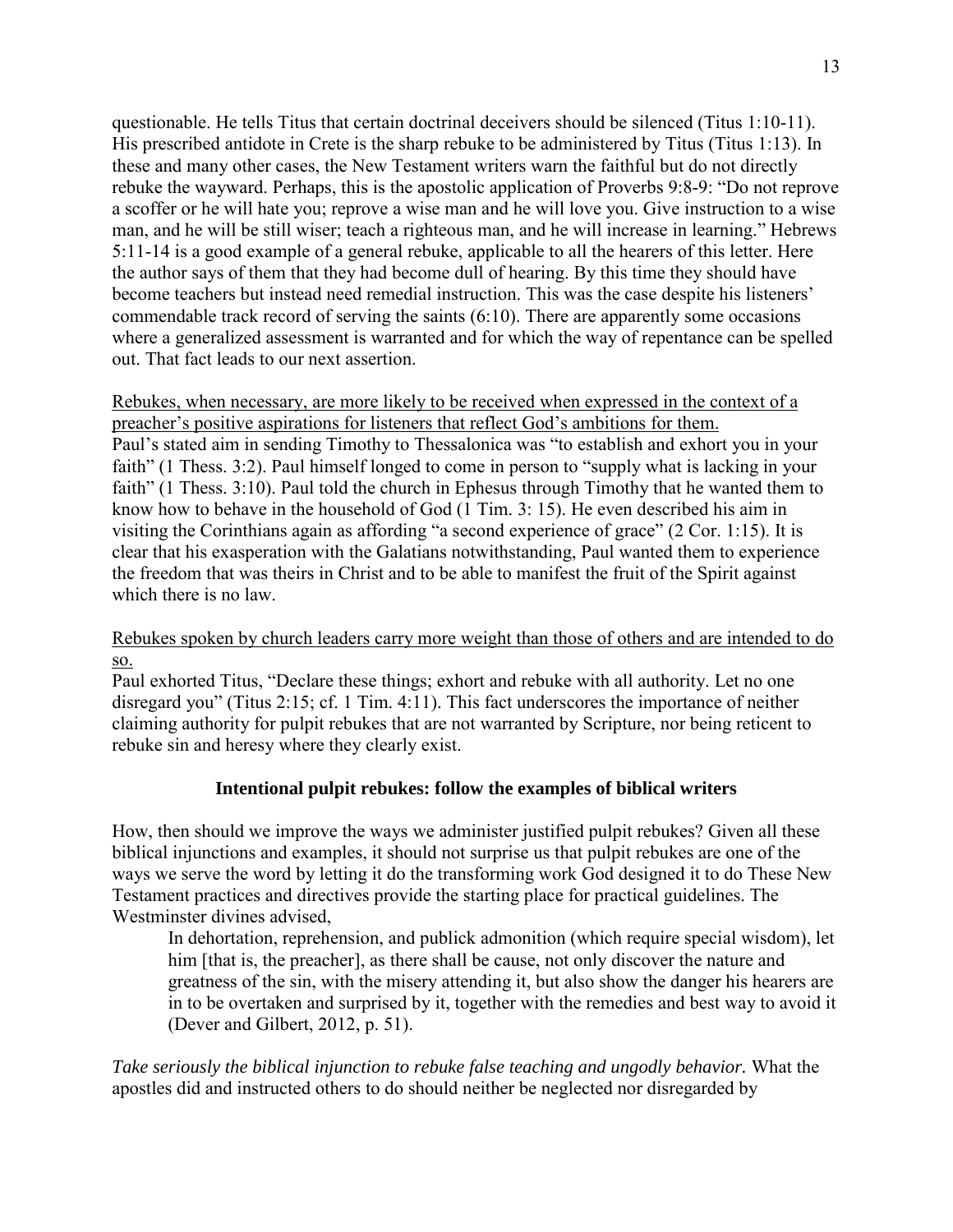contemporary preachers. If our preaching is to effect transformation, rebukes are not optional extras but integral to serving the word and serving our listeners. For good to overcome evil in the lives of our hearers they must be recognize what is evil and turn from it. We who preach should examine our own preaching to assess whether we neglect clear rebukes in the text and seek discernment concerning the root of this deficit.

*Rebuke privately first whenever you can; rebuke publicly only—and always—when you must.* In some cases, the pulpit rebuke is the last resort. If you have reason to suspect unrepentant sin, go to the individual privately to discover the unshakable facts of the case and implore the sinner to repent. If that fails, take it to the church. In other cases, where the sin is more widespread and less well recognized, address it from the pulpit in the confidence that the Holy Spirit can shine a light into the hearts of your hearers and dispel the darkness there. Sinners can repent and the tempted will be warned. Micah's searing rebuke of both rulers and prophets recorded in Micah 3:1-12 is worth careful meditation for it exemplifies the courage, vividness, specificity and logic of the pulpit rebuke. Especially searching for those called to speak for God is the warning that those who persist in the besetting sins listed can expect no further word from God.

*Rebuke publicly whatever genuinely threatens the purity of the gospel. This will not only affirm* the seriousness of guarding the gospel but will also warn the congregation of doctrinal dangers and denounce those who hold and teach errant doctrines. The frequency and fervor of doctrinal correction in the New Testament should light a fire under us who preach, kindling our zeal to guard the gospel. Conferring with godly, praying elders before you issue a pulpit rebuke can help you avoid merely riding theological hobbyhorses or taking up popular culture war causes.

*When possible, affirm good behavior before you rebuke sin* (1 Cor. 11:2, 17; 1 Thess. 4). This is not merely psychologically wise; it affirms that God is at work in those whom you must now offer correction. This fosters faith, from which all gospel obedience flows (Rom. 1:5, 16:26).

*Use the full range of rhetorical devices Scripture employs when it records public rebukes.* For instance, Paul could create a hypothetical opponent and then sternly call that person a fool (1 Cor. 15:35-36). For some preachers seemingly everything in Scripture can be turned into a rebuke or a command. Instead, our preaching should reflect what the expounded pericope is doing and so reflect the balance of Scripture. Spell out the consequences of sustained disobedience or false teaching and the benefits or repentance (e.g. 1 Cor. 11:27-32). Scripture itself supplies ways to move people toward Christlikeness. Paint a clear picture of the two paths and where each leads (Psalm 1; Deuteronomy 27-28).

*Tailor your corrective speech to the circumstances of your listeners.* "Do not rebuke an older man but encourage him as you would a father, younger men as brothers, older women as mothers, younger women as sisters in all purity" (1 Tim. 5:1). This directive, initially written to Timothy, a comparatively young man, should encourage younger preachers who feel they have no business rebuking their elders. It would be more accurate to say that none of us—whatever our age—have no business being haughty or self-righteous when we rebuke anyone and special care must be taken when we feel compelled to point out the sins or errors of our elders. The very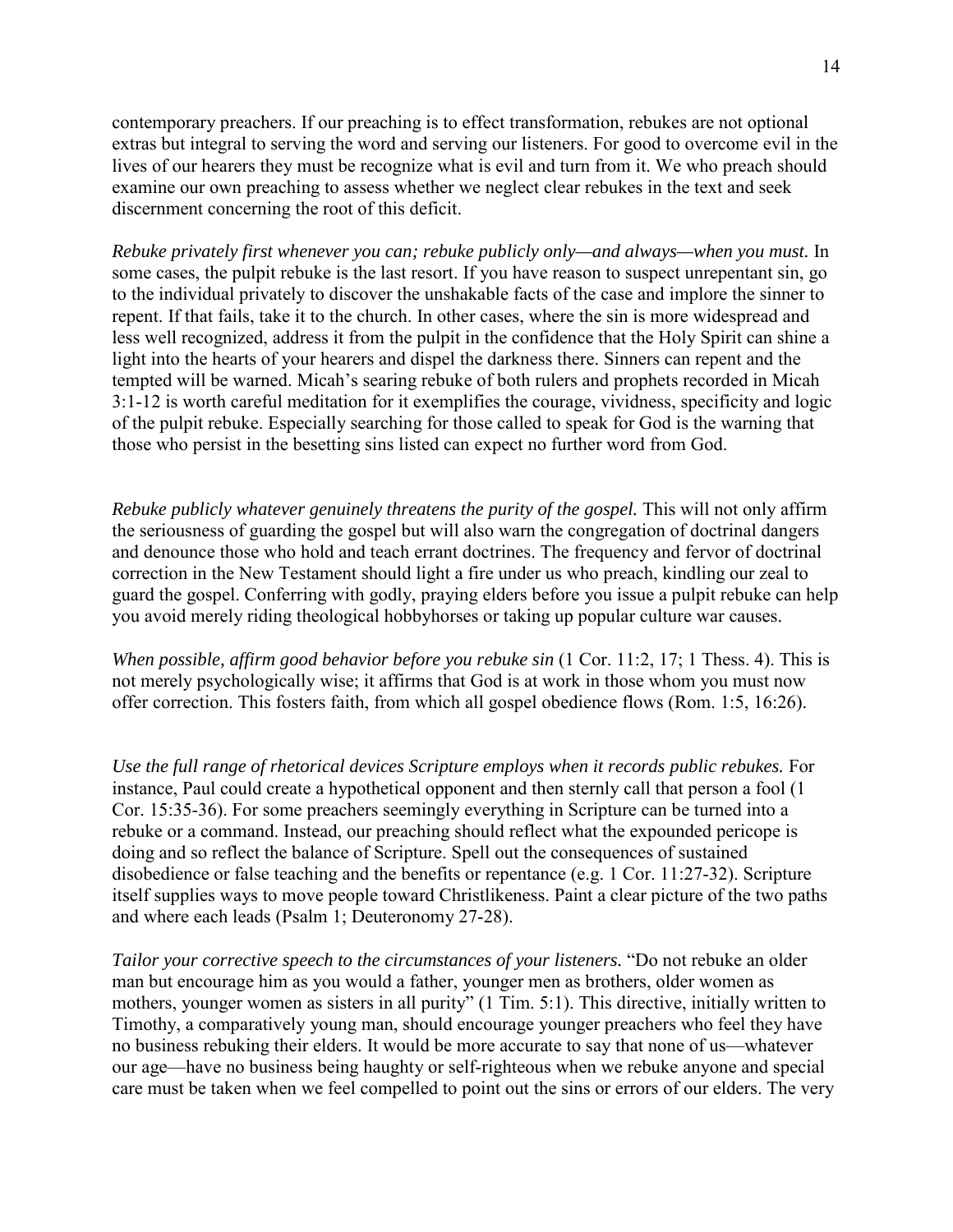fact that Paul includes instructions concerning *how* to rebuke older people implies *that* Timothy was to do so. It seems that the sort of rebuke envisioned here is individual and private. Timothy may not yet have had a fellow elder to accompany him; hopefully we do.

*Model grace, wisdom, and love when you rebuke.* Accusation is the devil's work; rebuking is what we do lovingly to turn people from their sins. Anger at sin is not the same thing as being indignant when someone else's sin puts them on a collision course with your own desires (Matt. 20:24). Distinguish carefully between what annoys you and what God himself finds offensive; bearing with the former and rebuking the latter. Preachers are sometimes tempted to abuse their status and its privileges to promote their own agendas and give vent to their personal and professional frustrations. Pre-test pulpit rebukes with your spouse, a trusted friend or wise elders. Invite the Lord to wash you with his word and examine your own heart. Put yourself in the shoes of both guilty and not-guilty listeners to feel how they might receive such a rebuke. Let the tone and wording of your rebuke reflect the text you are preaching. If we inappropriately soften a rebuke by a thousand qualifications, when the text itself is forthright, we do our listeners no service. If we harshly scold them when our text entreats them gently, we fail to reflect our heavenly Father's tender mercies.

*When you rebuke others, watch yourself.* Administer rebukes with a spirit of gentleness and caution, lest you be tempted either to fall into the same snare or to feel superior to the one ensnared, or even to make yourself look better by comparison (Gal. 6:1). Imitate Christ in simultaneously being above reproach and bearing the reproach of others. David bore the reproach that sinners directed toward the Lord (Ps. 69:9). Paul attributes to Christ this posture of not pleasing oneself (Rom. 15:3) and exhorts believers to take up the same attitude (Rom. 15:1). A good reputation with outsiders is to be the elder's protection against disgrace and the devil's trap (1 Tim 3:7). The only reproach or disgrace we should experience is the reproach we experience for identification with Christ (Heb. 10:33; 11:26; 13:13).

*Rely on God himself to work the sanctifying changes needed* (2 Thess. 1:11-12; 3:16; 1 Thess. 3:11-12; 5: 23-24; Matt. 11:25-27). Your skill as a preacher in crafting and delivering a pulpit rebuke will never carry the day, but God has committed himself to go to work in believers when we speak his word on his behalf to them (1 Thess. 2:13).

# **Conclusion**

Biblical preachers speak for God and are called therefore to do so in ways that reflect his speech. That speech includes lovingly and therefore firmly rebuking those who sin or stray. The transforming work of God's word, by his Spirit through preachers, will be less transformative than God intends when those who speak for God neglect to rebuke their listeners for their good. How preachers do this effectively need not be a mystery since we have multiple examples to follow, beginning with God himself. Those who learn from these rebukes in Scripture and prayerfully restore this practice to its proper place will move toward greater faithfulness as preachers and do more good to their listeners and churches.

### **Possible future research**